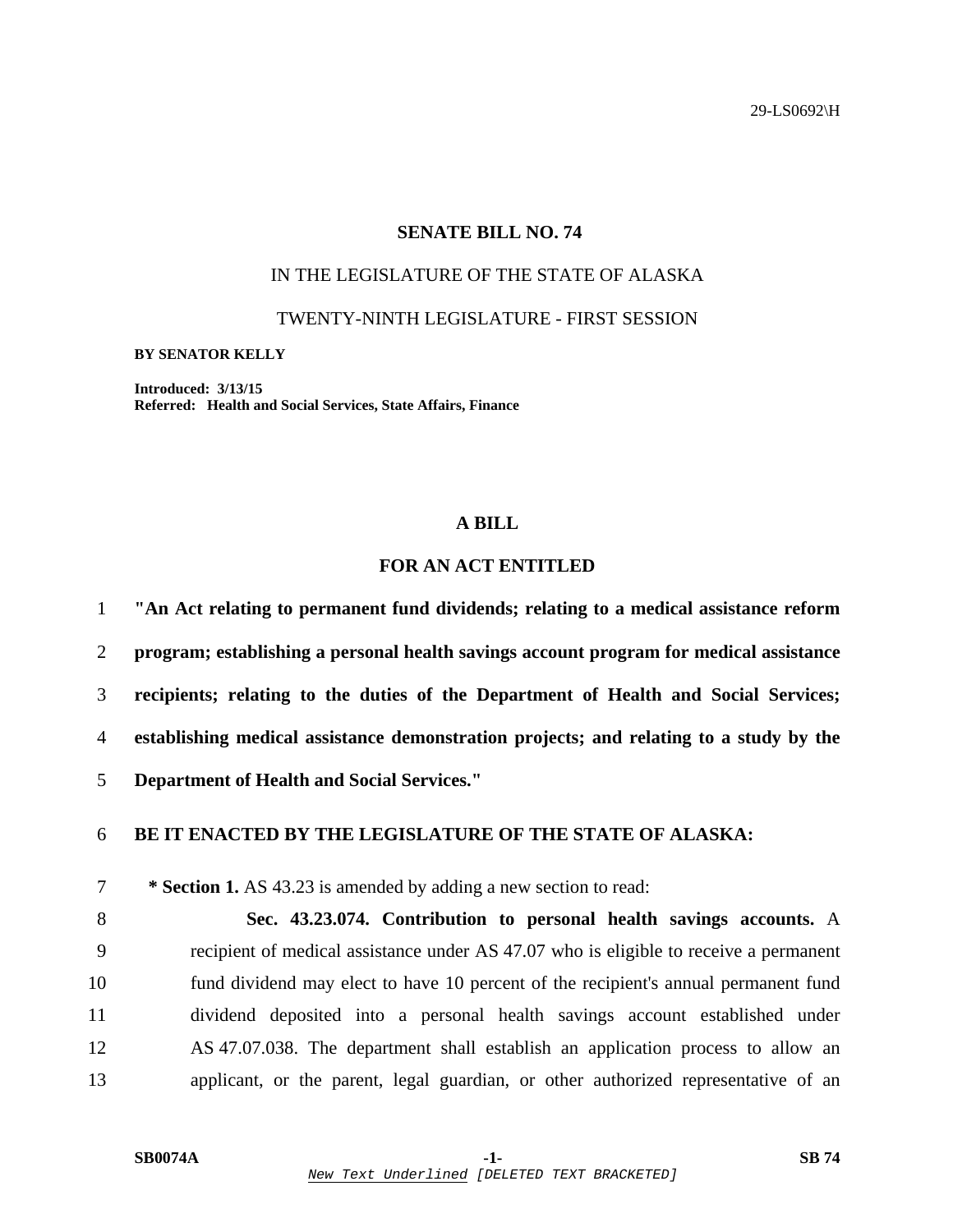| $\mathbf{1}$   | unemancipated minor, to request that the department pay 10 percent of the applicant's    |
|----------------|------------------------------------------------------------------------------------------|
| $\overline{2}$ | dividend directly to the applicant's personal health savings account.                    |
| 3              | * Sec. 2. AS 47.05 is amended by adding a new section to read:                           |
| 4              | Sec. 47.05.250. Medical assistance reform program. (a) The department                    |
| 5              | shall adopt regulations to design and implement a program for reforming the state        |
| 6              | medical assistance program under AS 47.07. The reform program must include               |
| 7              | (1) procedures to allow a medical assistance recipient to use a personal                 |
| 8              | health savings account under AS 47.07.038 for payment of premiums, copayments,           |
| 9              | and deductibles if required of the recipient;                                            |
| 10             | (2) referrals to community and social support services, including job                    |
| 11             | training;                                                                                |
| 12             | distribution of an explanation of medical assistance benefits to<br>(3)                  |
| 13             | recipients for health care services received under the program;                          |
| 14             | (4) expanding the use of telemedicine for primary care and urgent care;                  |
| 15             | (5) enhancing fraud prevention, detection, and enforcement;                              |
| 16             | reducing the cost of behavioral health, senior, and disabilities<br>(6)                  |
| 17             | services provided to recipients of medical assistance under the state's home and         |
| 18             | community-based services waiver under AS 47.07.045;                                      |
| 19             | (7) pharmacy initiatives;                                                                |
| 20             | (8) enhanced care management;                                                            |
| 21             | (9) redesigning the payment process;                                                     |
| 22             | (10) stakeholder involvement in setting annual targets for quality and                   |
| 23             | cost-effectiveness;                                                                      |
| 24             | (11) to the extent consistent with federal law, reducing travel costs by                 |
| 25             | requiring a recipient to obtain medical services in the recipient's home community, to   |
| 26             | the extent appropriate services are available in the recipient's home community.         |
| 27             | (b) Annually, the Department of Health and Social Services shall prepare a               |
| 28             | report and submit the report to the senate secretary and the chief clerk of the house of |
| 29             | representatives and notify the legislature that the report is available within 10 days   |
| 30             | after the convening of the regular session. The report must include                      |
| 31             | (1) realized cost savings related to reform efforts under this section;                  |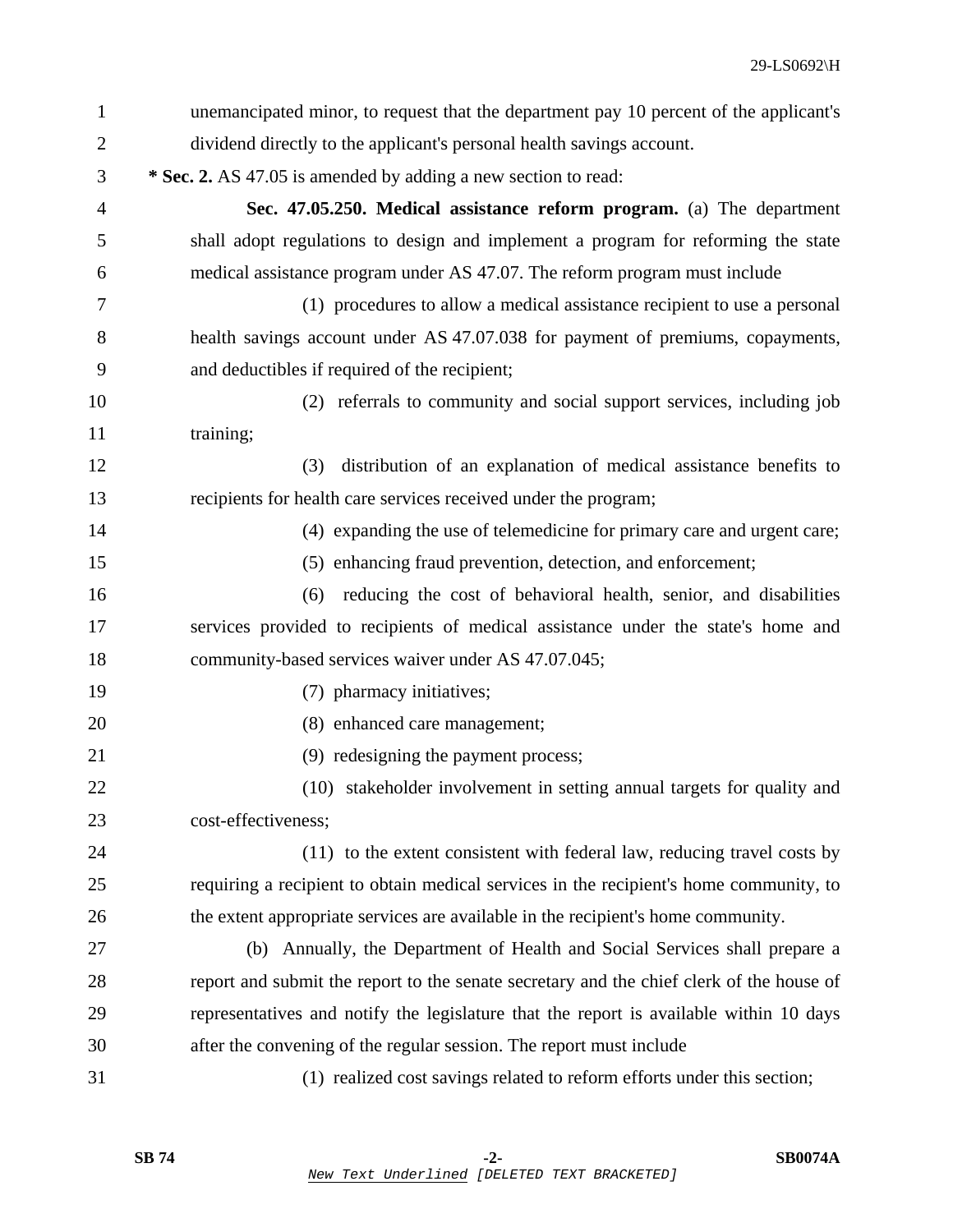| $\mathbf{1}$   | (2) realized cost savings related to medical assistance reform efforts                                   |
|----------------|----------------------------------------------------------------------------------------------------------|
| $\overline{2}$ | undertaken by the department other than the reform efforts described in this Act; and                    |
| 3              | a statement of whether the Department of Health and Social<br>(3)                                        |
| 4              | Services has met annual targets for quality and cost-effectiveness.                                      |
| 5              | * Sec. 3. AS 47.07 is amended by adding a new section to read:                                           |
| 6              | Sec. 47.07.038. Personal health savings account program. The department                                  |
| 7              | shall develop and implement a personal health savings account program for the benefit                    |
| 8              | of medical assistance recipients who elect to participate in the program. The program                    |
| 9              | must include                                                                                             |
| 10             | (1) consumer education strategies;                                                                       |
| 11             | (2) recipient cost-sharing and copayment structures;                                                     |
| 12             | (3)<br>a procedure for deposits in and payments from health savings                                      |
| 13             | accounts; and                                                                                            |
| 14             | (4) a procedure for educating recipients about the application process                                   |
| 15             | established by the Department of Revenue under AS 43.23.074 to allow recipients                          |
| 16             | who are eligible to receive a permanent fund dividend to elect to have 10 percent of                     |
| 17             | the dividend annually deposited in a personal health savings account.                                    |
| 18             | * Sec. 4. AS 43.23.074; AS 47.05.250; and AS 47.07.038 are repealed October 1, 2022.                     |
| 19             | * Sec. 5. The uncodified law of the State of Alaska is amended by adding a new section to                |
| 20             | read:                                                                                                    |
| 21             | <b>MEDICAID</b><br><b>MANAGED</b><br><b>CARE</b><br><b>DEMONSTRATION</b><br><b>PROJECT</b><br><b>FOR</b> |
| 22             | INDIVIDUALS ENROLLED IN DENALI KIDCARE; OPT IN FOR OTHER RECIPIENTS.                                     |
| 23             | (a) On or before October 1, 2015, the Department of Health and Social Services shall design              |
| 24             | and initiate a managed care demonstration project for individuals who qualify for medical                |
| 25             | assistance under AS $47.07.020(b)(13)$ or $(14)$ and for other medical assistance recipients who         |
| 26             | opt in to the managed care demonstration project. The purpose of the demonstration project is            |
| 27             | to ensure sustainability while reducing the cost of medical assistance payments and increasing           |
| 28             | access to and improving the quality of care available to all medical assistance recipients. The          |
| 29             | project developed under this section may include                                                         |
| 30             | (1) comprehensive care management;                                                                       |
| 31             | care coordination, including the assignment of a primary care case<br>(2)                                |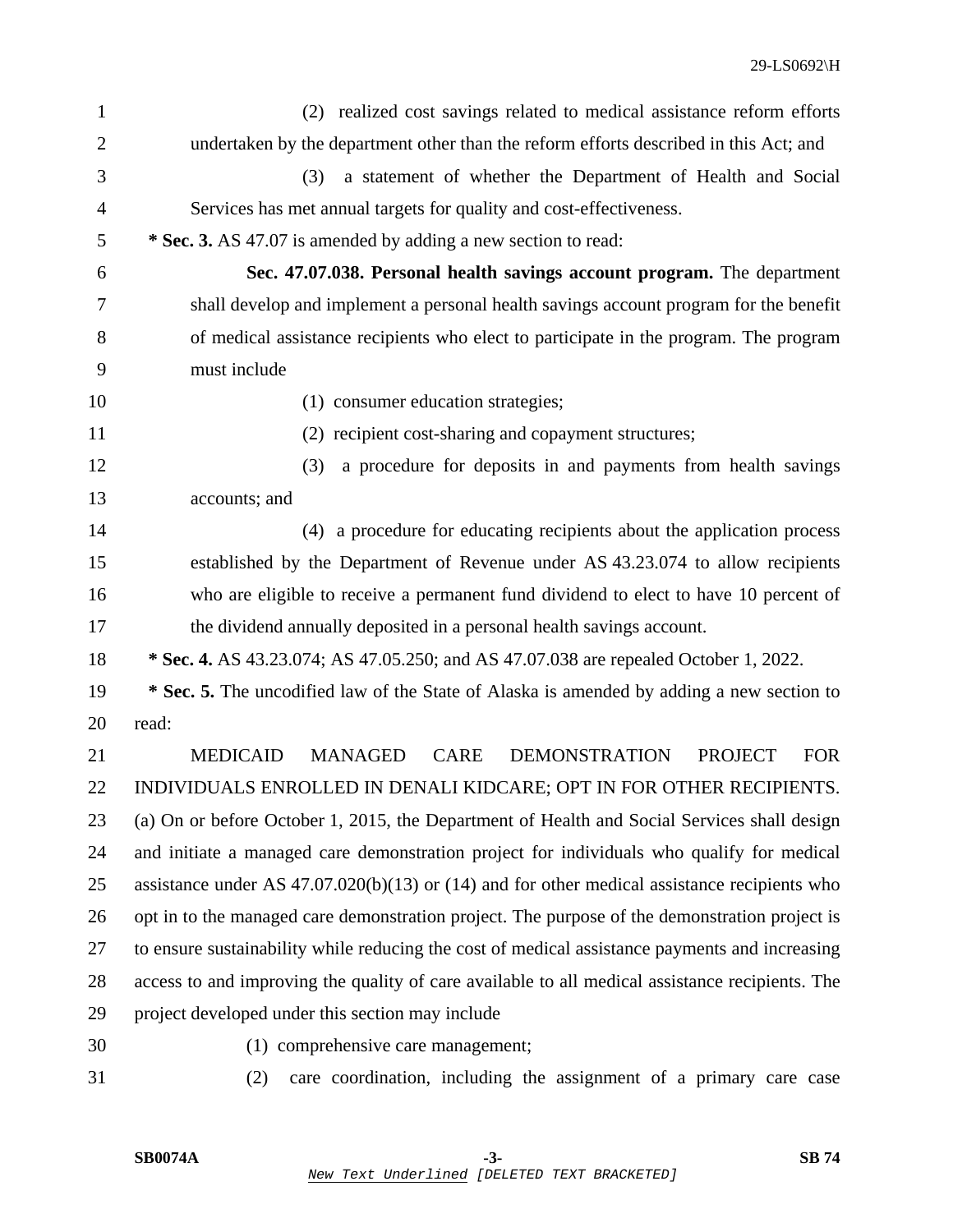1 manager located in the local geographic area of the recipient;

2 (3) health promotion;

3 (4) mental health parity as described in 42 U.S.C. 300gg-26.3;

4 (5) comprehensive transitional care from and follow-up to inpatient treatment;

- 5 (6) individual and family support;
- 

6 (7) referral to community and social support services, including job training.

7 (b) The department may enter into contracts with one or more third-party 8 administrators to implement the project established under this section. The contract must 9 provide for a fee based on a per capita administrative expense that is fair and economical. The 10 department or administrator shall develop a comprehensive system of prior authorizations and 11 presumptive eligibility determinations for payment of services under the project. However, 12 prior authorization may not be required for mental health or primary care services.

13 (c) The department shall designate health care providers or one or more teams of 14 health care providers to provide services that are primary care and patient centered as 15 described by the department for purposes of the project under this section. The department 16 shall enter into necessary provider and fee agreements. For primary care case managers, the 17 fee agreement must include an incentive-based management fee system. The fee agreements 18 may not be based on a fee for service but must be based on performance measures, as 19 determined by the department. The performance measures must include premium payments 20 for centers of excellence according to nationally acceptable criteria and penalties for hospital-21 acquired infections, readmissions, and failures of outcomes.

22 (d) The project under this section must include additional cost-saving measures that 23 include innovations to

24 (1) reduce travel through the expanded use of telemedicine for primary and 25 urgent care services; to the extent legal barriers prevent the expanded use of telemedicine, the 26 department shall identify those barriers;

27 (2) simplify administrative procedures for providers, including streamlined 28 audit, payment, and stakeholder engagement procedures.

29 (e) The project under this section must include a procedure to allow an election for 30 eligible medical assistance recipients under AS 47.07.020(b)(1) - (12) and (15) to opt in to the 31 managed care project.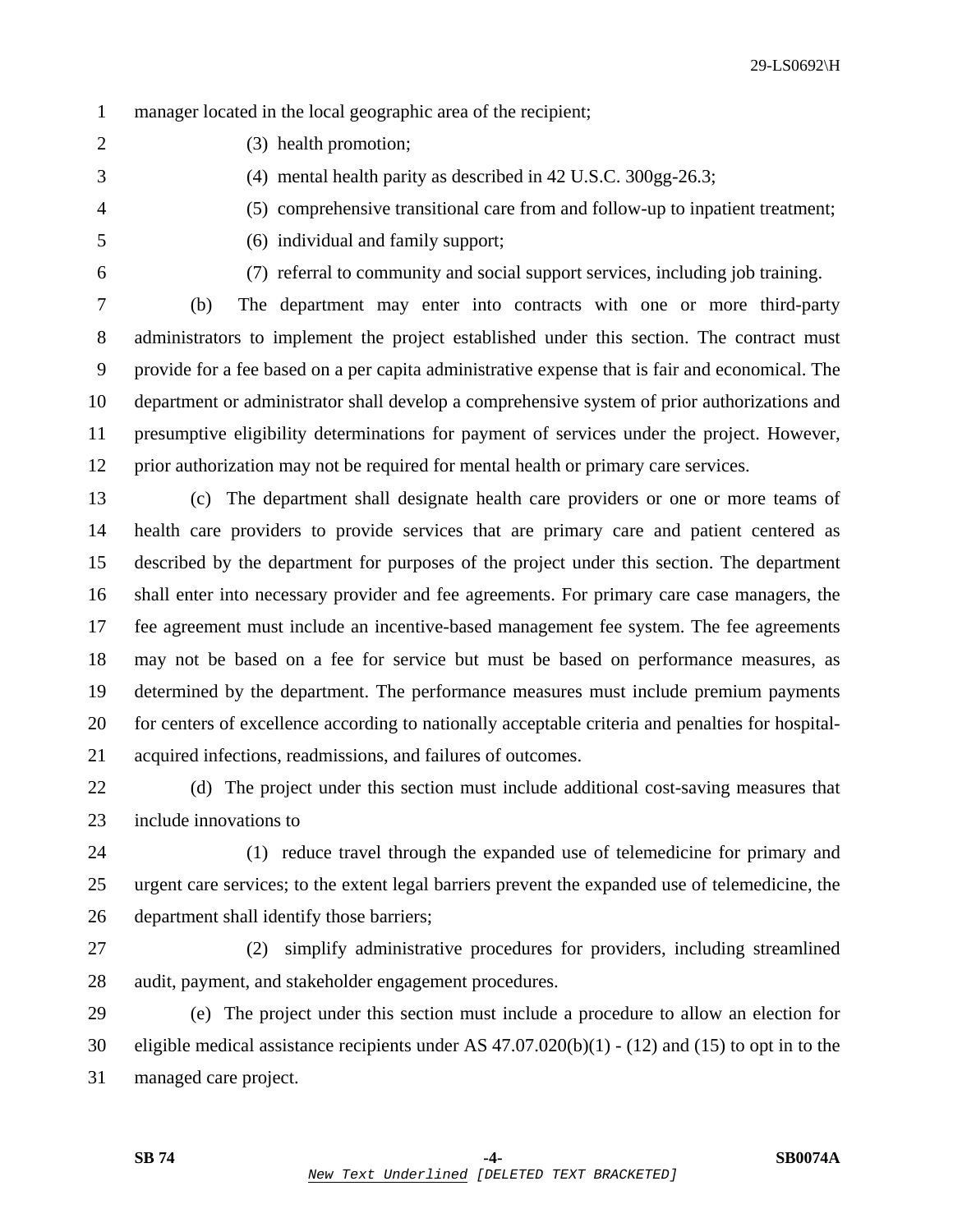1 (f) The department shall adopt regulations necessary to implement this section and 2 request technical assistance from and apply to the United States Department of Health and 3 Human Services for waivers or amendments to the state plan as necessary to implement the 4 project under this section.

5 (g) The project established under this section terminates October 1, 2022.

6 (h) In this section, "department" means the Department of Health and Social Services.

7 **\* Sec. 6.** The uncodified law of the State of Alaska is amended by adding a new section to 8 read:

9 REDUCTION OF NONURGENT USE OF EMERGENCY DEPARTMENT 10 SERVICES BY MEDICAL ASSISTANCE RECIPIENTS; DEMONSTRATION PROJECT. 11 (a) On or before September 1, 2015, the Department of Health and Social Services shall 12 design and implement a demonstration project to reduce nonurgent use of emergency 13 departments by recipients of medical assistance under AS 47.07 and improve appropriate care 14 in appropriate settings for recipients. The project under this section must include

15 (1) to the extent consistent with federal law, a system for electronic exchange 16 of patient information among emergency departments;

17 (2) a process for defining and identifying frequent users of emergency 18 departments;

19 (3) a procedure for educating patients about the use of emergency departments 20 and appropriate alternative services and facilities for nonurgent care;

21 (4) to the extent consistent with federal law, a process to disseminate lists of 22 frequent users to hospital personnel to ensure that frequent users can be identified through the 23 electronic information exchange system described under (1) of this subsection;

24 (5) a process for assisting frequent users with plans of care and for assisting 25 patients in making appointments with primary care providers within 96 hours after an 26 emergency department visit;

27 (6) strict guidelines for the prescribing of narcotics;

28 (7) a prescription monitoring program;

29 (8) designation of medical personnel to review feedback reports regarding 30 emergency department use.

31 (b) The department shall adopt regulations necessary to implement this section and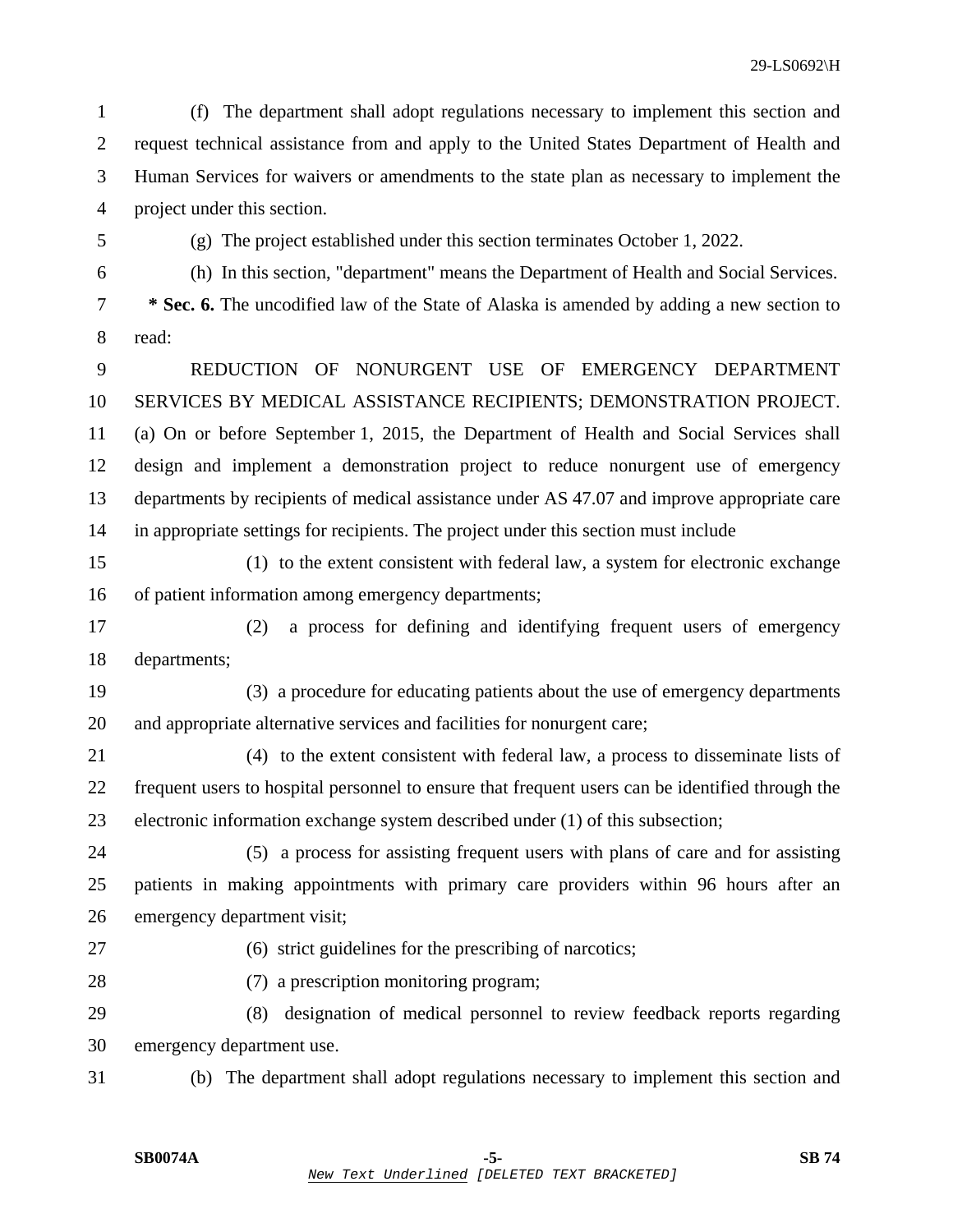1 request technical assistance from and apply to the United States Department of Health and 2 Human Services for waivers or amendments to the state plan as necessary to implement the 3 projects under this section.

4 (c) The project established under this section terminates October 1, 2022.

5 (d) In this section, "department" means the Department of Health and Social Services.

6 **\* Sec. 7.** The uncodified law of the State of Alaska is amended by adding a new section to 7 read:

8 MEDICAID CHOICE WAIVER. The Department of Health and Social Services shall 9 apply to the United States Department of Health and Human Services for a waiver under 42 10 U.S.C. 1396n(b) if necessary to implement AS 47.05.250(11), enacted by sec. 2 of this Act.

11 **\* Sec. 8.** The uncodified law of the State of Alaska is amended by adding a new section to 12 read:

13 DEPARTMENT OF HEALTH AND SOCIAL SERVICES FEASIBILITY STUDY. 14 (a) The department shall conduct a study analyzing the feasibility of privatizing services 15 delivered at Alaska Pioneers' Homes, the Alaska Psychiatric Institute, and select facilities of 16 the division of juvenile justice. The department shall deliver a report summarizing the 17 department's conclusions to the senate secretary and the chief clerk of the house of 18 representatives and notify the legislature that the report is available within 10 days after the

19 convening of the Second Regular Session of the Twenty-Ninth Alaska State Legislature.

20 (b) In this section, "department" means the Department of Health and Social Services.

21 **\* Sec. 9.** The uncodified law of the State of Alaska is amended by adding a new section to 22 read:

23 MEDICAID STATE PLAN; INSTRUCTIONS. Not later than January 1, 2016, the 24 Department of Health and Social Services shall amend and submit for federal approval a state 25 plan for medical assistance coverage consistent with this Act. The Department of Health and 26 Social Services shall apply to the United States Department of Health and Human Services for 27 the choice of provider requirement and any waivers necessary to implement the projects and 28 programs described in this Act.

29 **\* Sec. 10.** Section 11 of this Act is repealed October 1, 2022.

30 **\* Sec. 11.** The uncodified law of the State of Alaska is amended by adding a new section to 31 read: